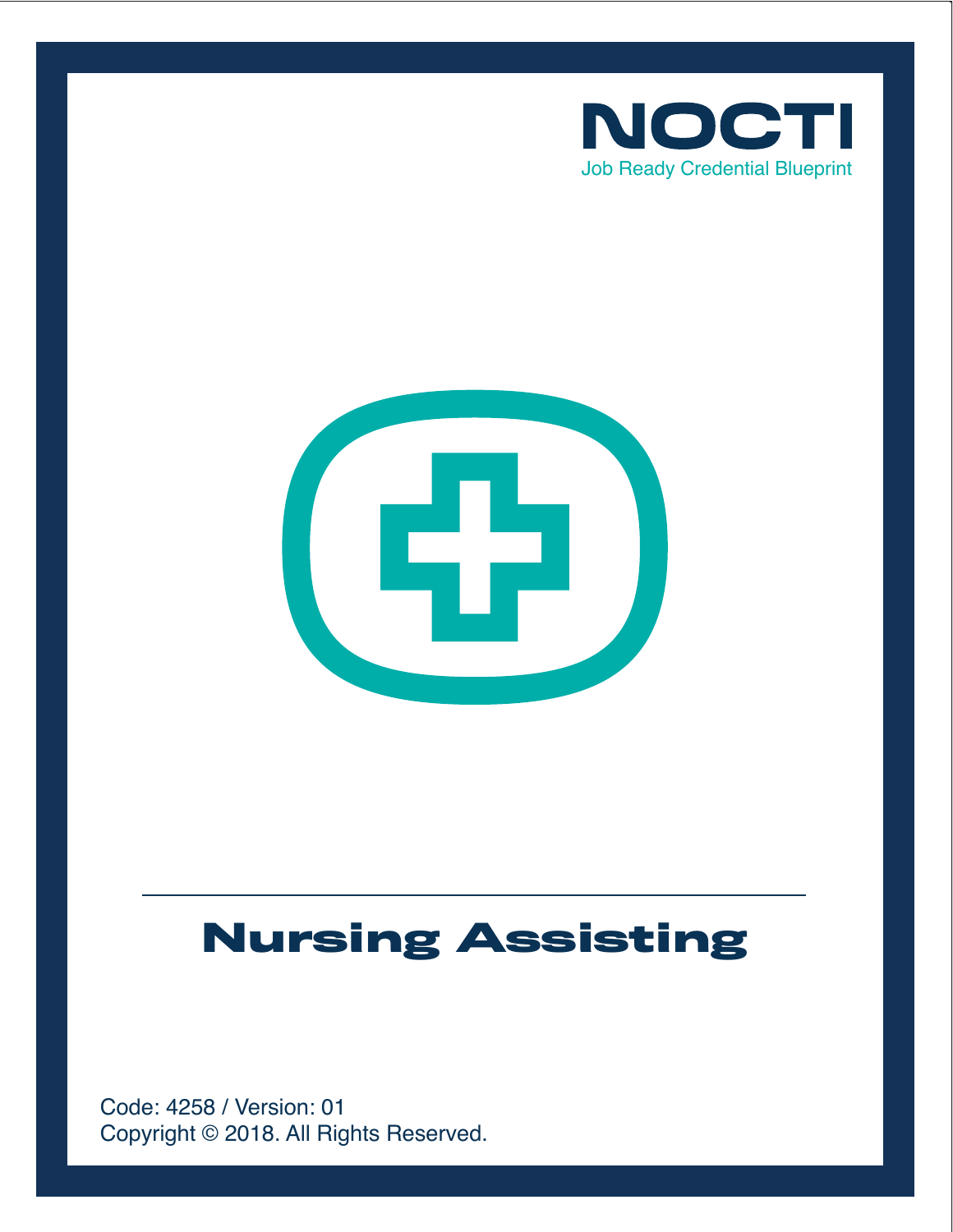# **General Assessment Information**

| <b>Blueprint Contents</b>                                        |                                    |
|------------------------------------------------------------------|------------------------------------|
| <b>General Assessment Information</b>                            | Sample Written Items               |
| <b>Written Assessment Information</b>                            | Performance Assessment Information |
| Specific Competencies Covered in the Test Sample Performance Job |                                    |

**Test Type:** The Nursing Assisting industry-based credential is included in NOCTI's Job Ready assessment battery. Job Ready assessments measure technical skills at the occupational level and include items which gauge factual and theoretical knowledge. Job Ready assessments typically offer both a written and performance component and can be used at the secondary and post-secondary levels. Job Ready assessments can be delivered in an online or paper/pencil format.

**Revision Team:** The assessment content is based on input from secondary, post-secondary, and business/industry representatives from the states of California, Maryland, Michigan, Minnesota, New Jersey, and Pennsylvania.



51.3902- Nurse/Nursing Assistant/ Aide and Patient Care Assistant/Aide







31-1014.00 Nursing Assistants



The American Medical Certification Association (AMCA) offers 14 certification exams for the allied healthcare field. AMCA supports NOCTI's Health Science assessments which are aligned to industry standards. This assessment is an excellent training instrument, in both content and test-mode preparation. Students passing both the NOCTI assessment and AMCA's national certification exam are demonstrating superior knowledge in their field and are outstanding candidates for entry-level positions in the allied healthcare field.



The Association for Career and Technical Education (ACTE), the leading professional organization for career and technical educators, commends all students who participate in career and technical education programs and choose to validate their educational attainment through rigorous technical assessments. In taking this assessment you demonstrate to your school, your parents and guardians, your future employers and yourself that you understand the concepts and knowledge needed to succeed in the workplace. Good Luck!

**(Continued on the following page)**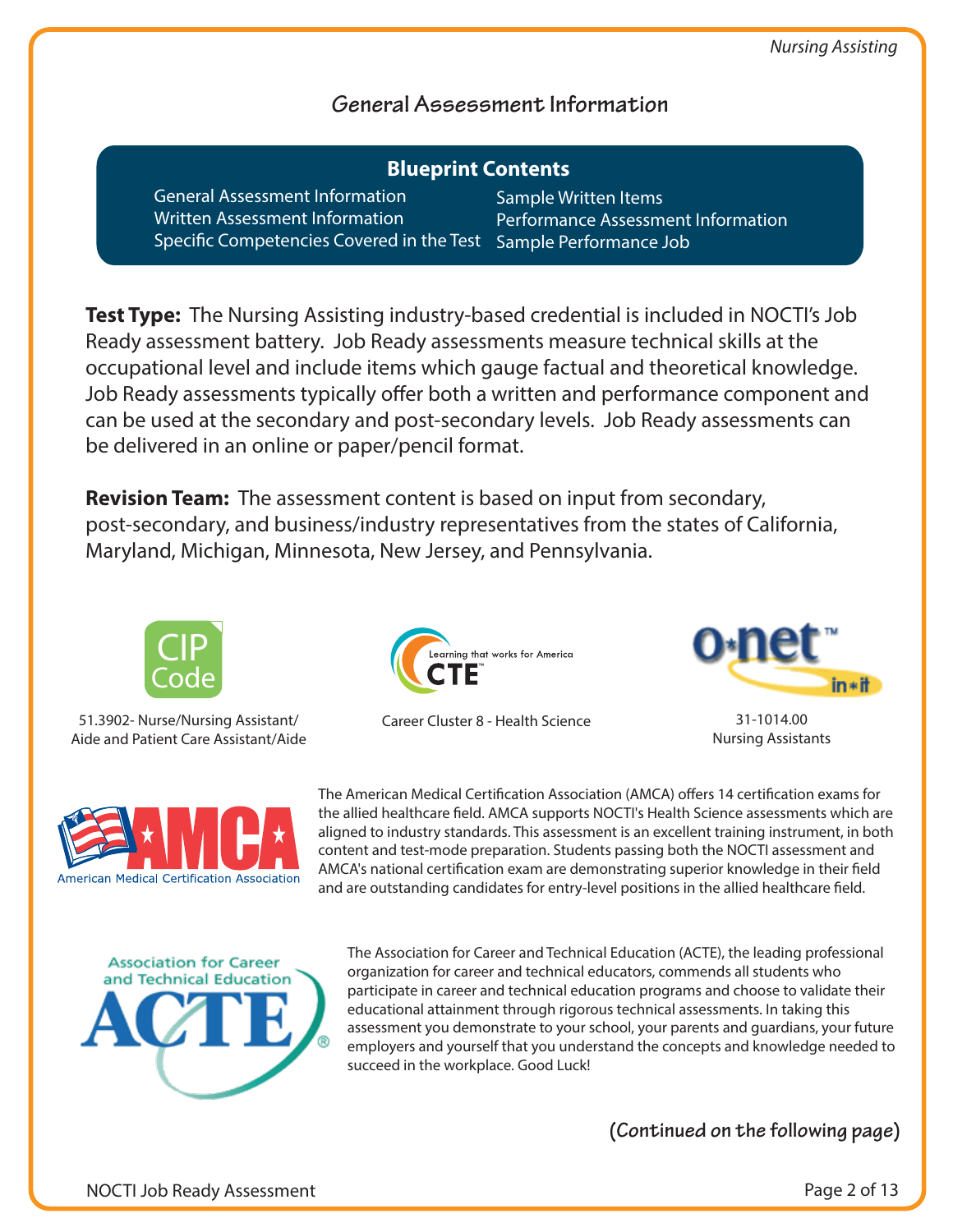# **General Assessment Information (continued)**



National Healthcareer Association (NHA) has awarded more than 500,000 certifications to healthcare professions pursuing their career goals since 1989. NHA believes students are the future of healthcare and created study materials and certification exams to provide tools to help them along their journey. NHA strongly encourages and supports students that work to enhance their educational achievements by completing NOCTI assessments.

NATIONAL COLLEGE CREDIT RECOMMENDATION SERVICE University of the State of New York - Regents Research Fund

In the lower division baccalaureate/associate degree category, 3 semester hours in Nursing Assisting.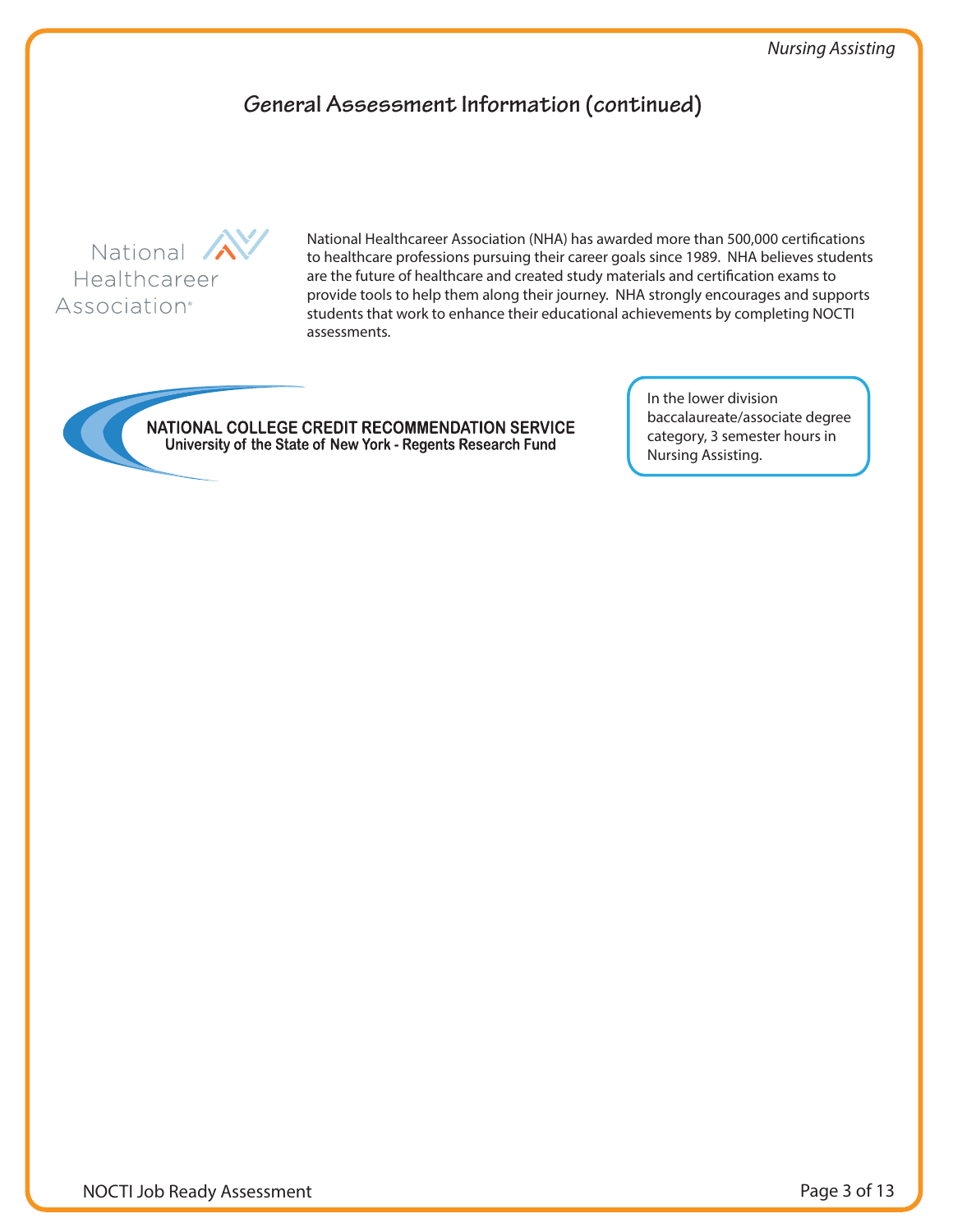# **Written Assessment**

NOCTI written assessments consist of questions to measure an individual's factual theoretical knowledge.

**Administration Time:** 3 hours **Number of Questions:** 182 **Number of Sessions:** This assessment may be administered in one, two, or three sessions.



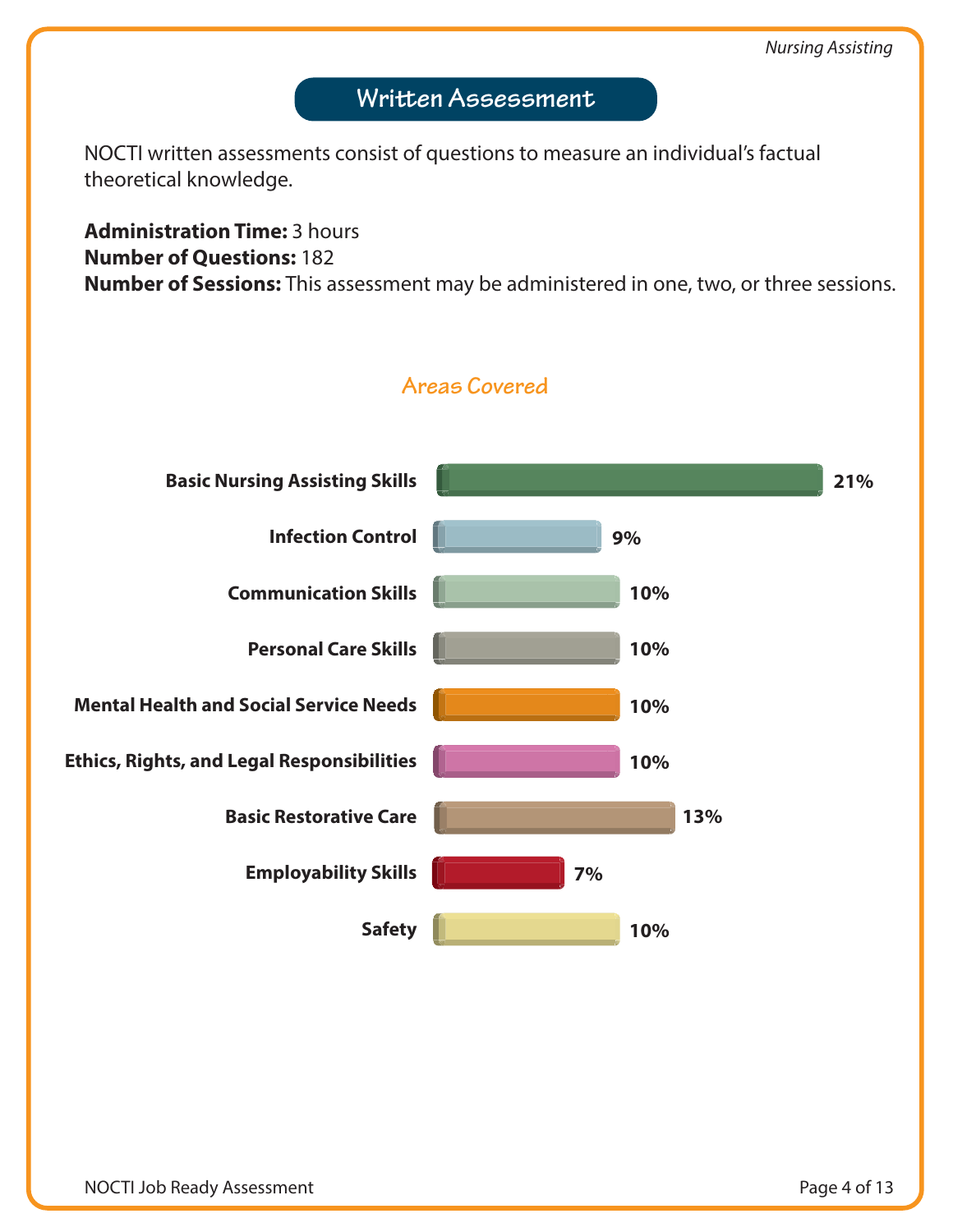# **Specific Standards and Competencies Included in this Assessment**

# **Basic Nursing Assisting Skills**

- Measure basic vital signs, I & O, height, weight, and BMI
- Recognize body structure and function including diseases, signs, symptoms, and conditions
- Assist with basic emergency and first-aid procedures
- Assist with admissions, discharges, and transfers
- Identify and prepare patient and supplies for medical procedures and tests
- Provide instructions for and assist in collection of patient specimens
- Identify appropriate patient positioning, transfers, and body alignment
- Demonstrate knowledge of nutrition and hydration
- Demonstrate awareness of pain management including comfort measures
- Care for patients when death is imminent and exhibit knowledge of appropriate postmortem care

# **Infection Control**

- Demonstrate knowledge of basic principles of infection control (e.g., standard and transmission-based precautions, PPE)
- Properly identify, handle, and dispose of hazardous/infectious material
- Demonstrate proper hand hygiene techniques
- Differentiate between medical asepsis and surgical asepsis (e.g., sterile)



**(Continued on the following page)**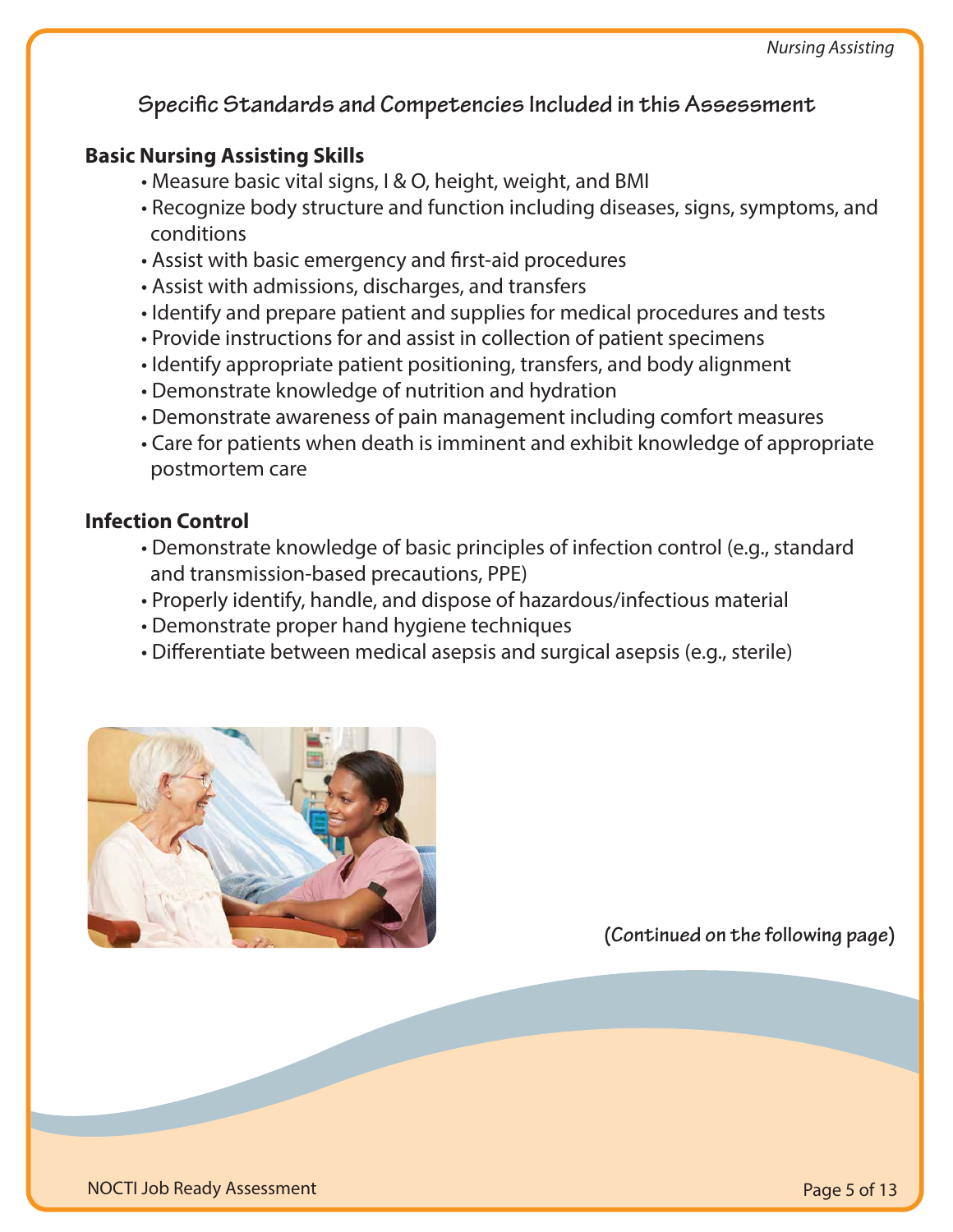# **Specific Standards and Competencies (continued)**

# **Communication Skills**

- Use appropriate and effective verbal and nonverbal communication skills
- Utilize proper communication techniques within the healthcare team
- Demonstrate appropriate telephone techniques
- Document, report, and maintain accurate patient information
- Modify communication techniques for patients with special needs, language barriers, and across the life span
- Recognize and identify medical terminology and abbreviations

# **Personal Care Skills**

- Assist/Perform patient personal hygiene skills (e.g., bathing, grooming, dressing, oral care)
- Assist/Perform patient feeding
- Identify basic therapeutic diets
- Assist patient with toileting/elimination needs
- Assess and assist with patient skin care
- Perform various bed making techniques

# **Mental Health and Social Service Needs**

- Recognize and report changes in altered patient mental status
- Identify appropriate nursing assistant response to patient's inappropriate behavior
- Follow established Plan of Care (POC) for behavior management
- Utilize the patient's family and friends as sources of emotional support for the patient
- Identify the effects of age, illness, and disability on life experiences
- Demonstrate cultural sensitivity

**(Continued on the following page)**

NOCTI Job Ready Assessment

Page 6 of 13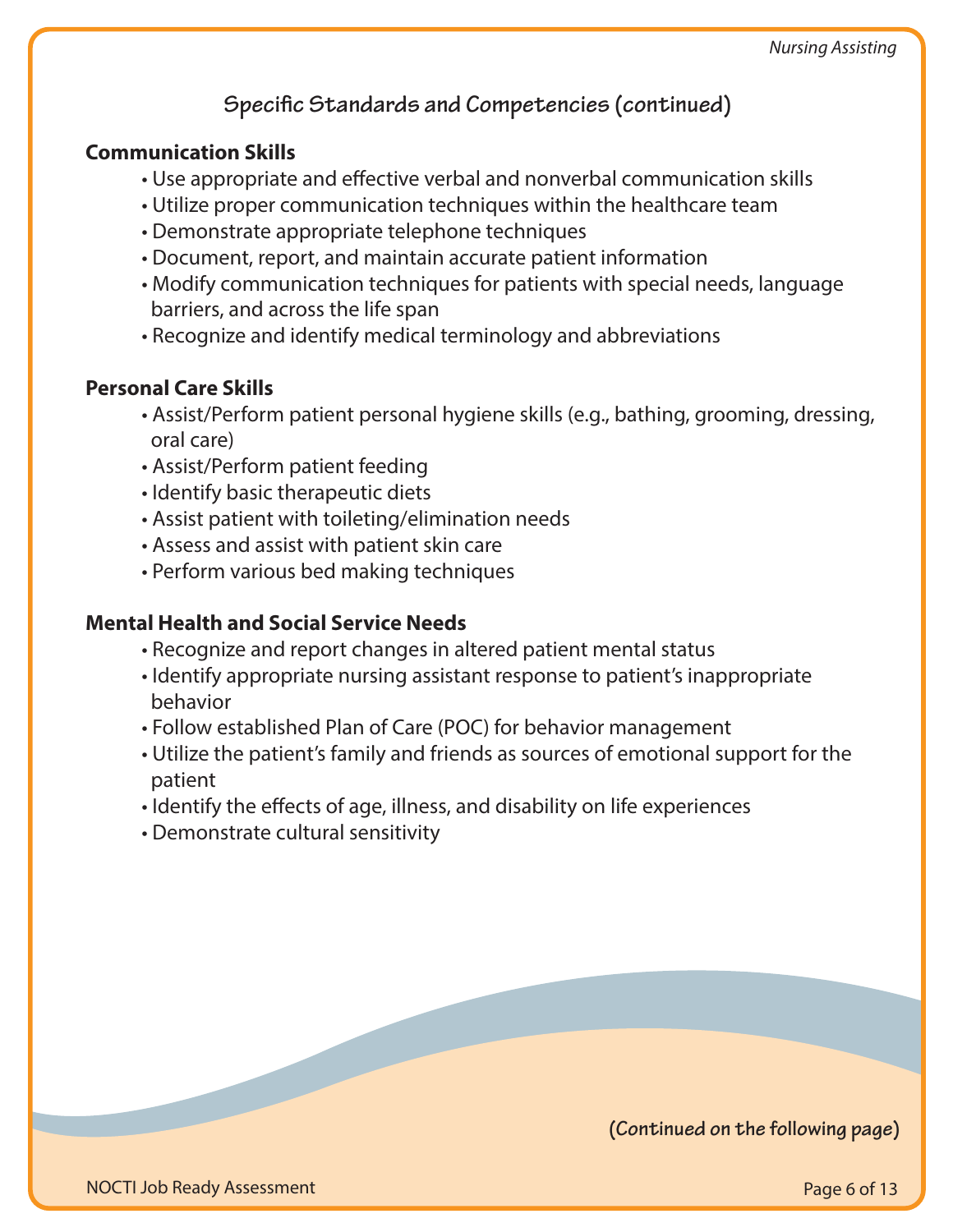# Specific Standards and Competencies (continued)

# **Ethics, Rights, and Legal Responsibilities**

- Demonstrate understanding of HIPAA regulations regarding privacy and confidentiality
- Assist patient participation in group activities and personal independence as appropriate
- Provide security and proper care for patient's personal possessions
- Recognize and report signs and symptoms of patient abuse, mistreatment, or neglect
- Recognize legal issues involving physical and chemical restraints including alternative solutions
- Demonstrate awareness of patient's/client's Bill of Rights

#### **Basic Restorative Care**

- Assist the patient with ambulating aids (e.g., canes, walkers, crutches, wheelchair, gait belt)
- Assist/Perform patient transfer using mechanical lifts
- Assist the patient with assistive devices used with activities of daily living (ADLs)
- Perform appropriate range of motion (ROM) exercises
- Assist with prosthetic devices

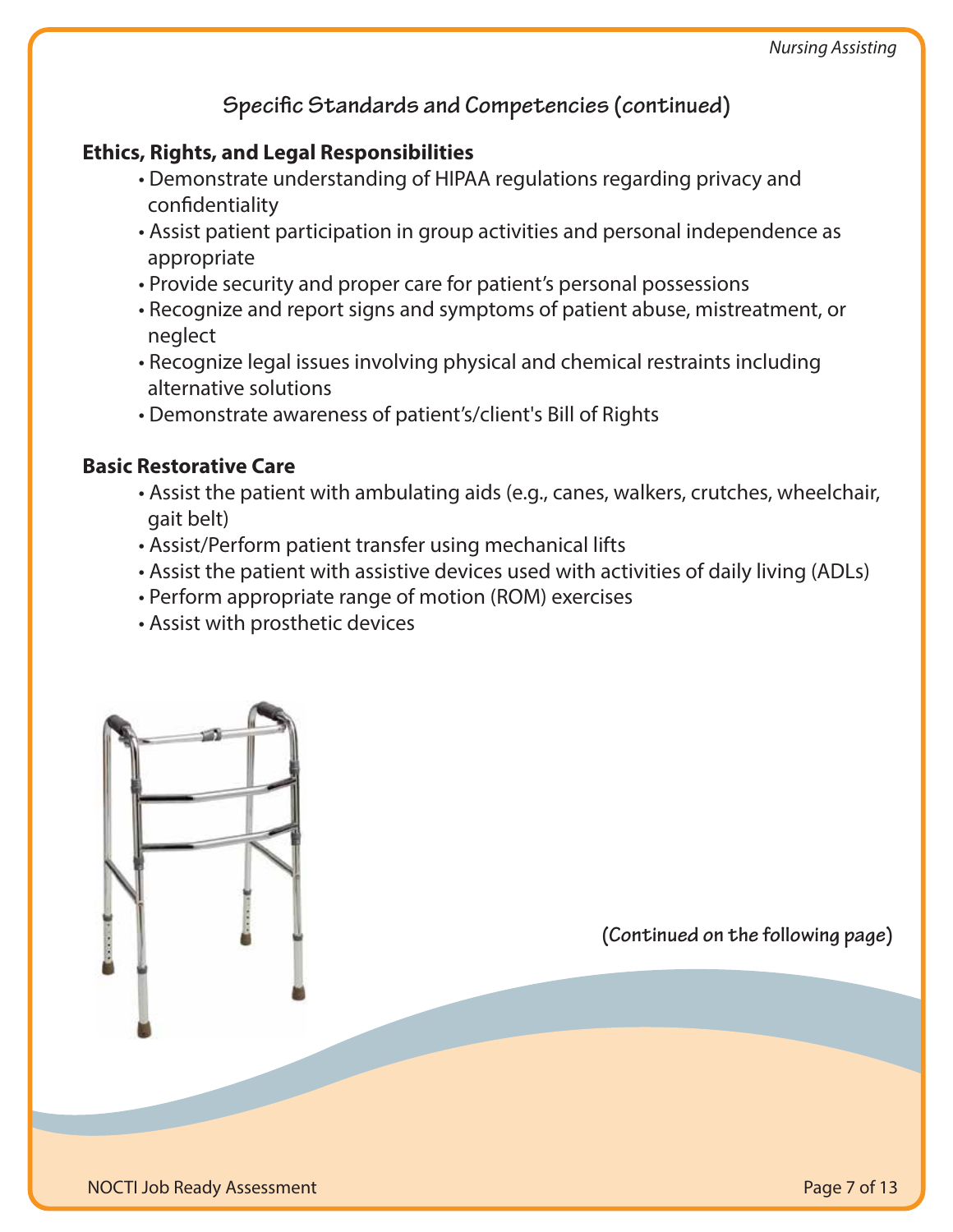# **Specific Standards and Competencies (continued)**

## **Employability Skills**

- Maintain OBRA requirements for nursing assisting certification
- Identify appropriate scope of practice for nursing assistants
- Recognize workplace skills required in the healthcare industry
- Recognize appropriate health maintenance practices for healthcare workers

#### **Safety**

- Provide a safe and clean environment
- Demonstrate understanding of body mechanics
- Assist with patient oxygen needs
- Identify and respond appropriately to existing and potential hazards including fires, electrical safety, and falls

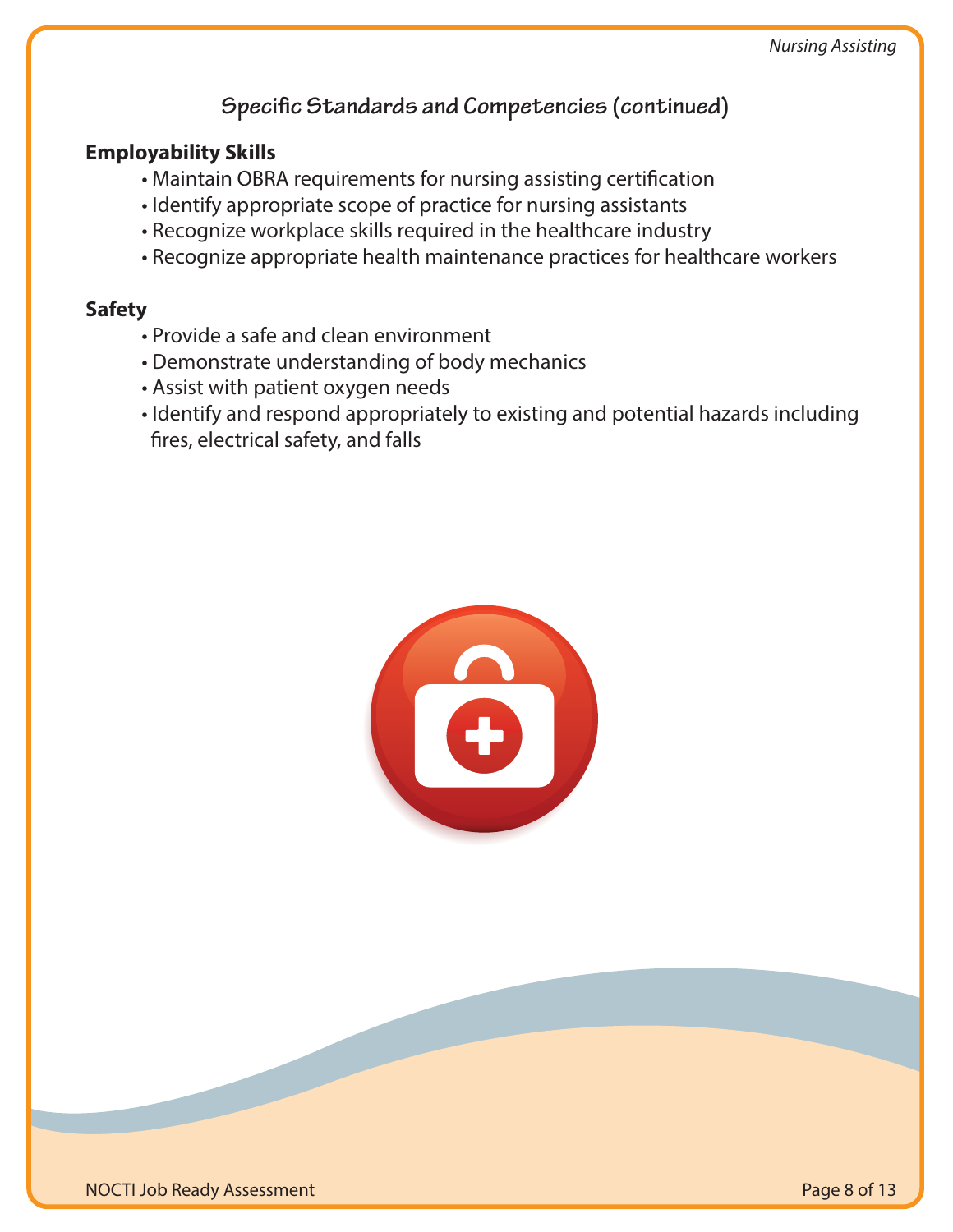## **Sample Questions**

# **The function of white blood cells is to**

A. protect the body from high blood sugar

B. protect the body from infection

C. help the body transport oxygen

D. help with blood clotting

#### **Blood spills are most effectively cleaned up using**

A. a bleach solution

B. a Betadine solution

C. soap and water

D. ammonia

#### **Techniques that encourage communication include**

A. offering positive advice

B. asking yes or no questions

C. sharing personal beliefs

D. asking open-ended questions

## **A fracture-type bedpan is used for patients who**

A. have bathroom privileges

B. are ambulatory

C. have a hip injury

D. have an indwelling catheter

#### **The nurse states the patient has psychosis. This means that the patient**

A. has specific food allergies

B. will be transferred to a psychiatric facility

C. does not view or interpret reality correctly

D. will require oxygen therapy

**(Continued on the following page)**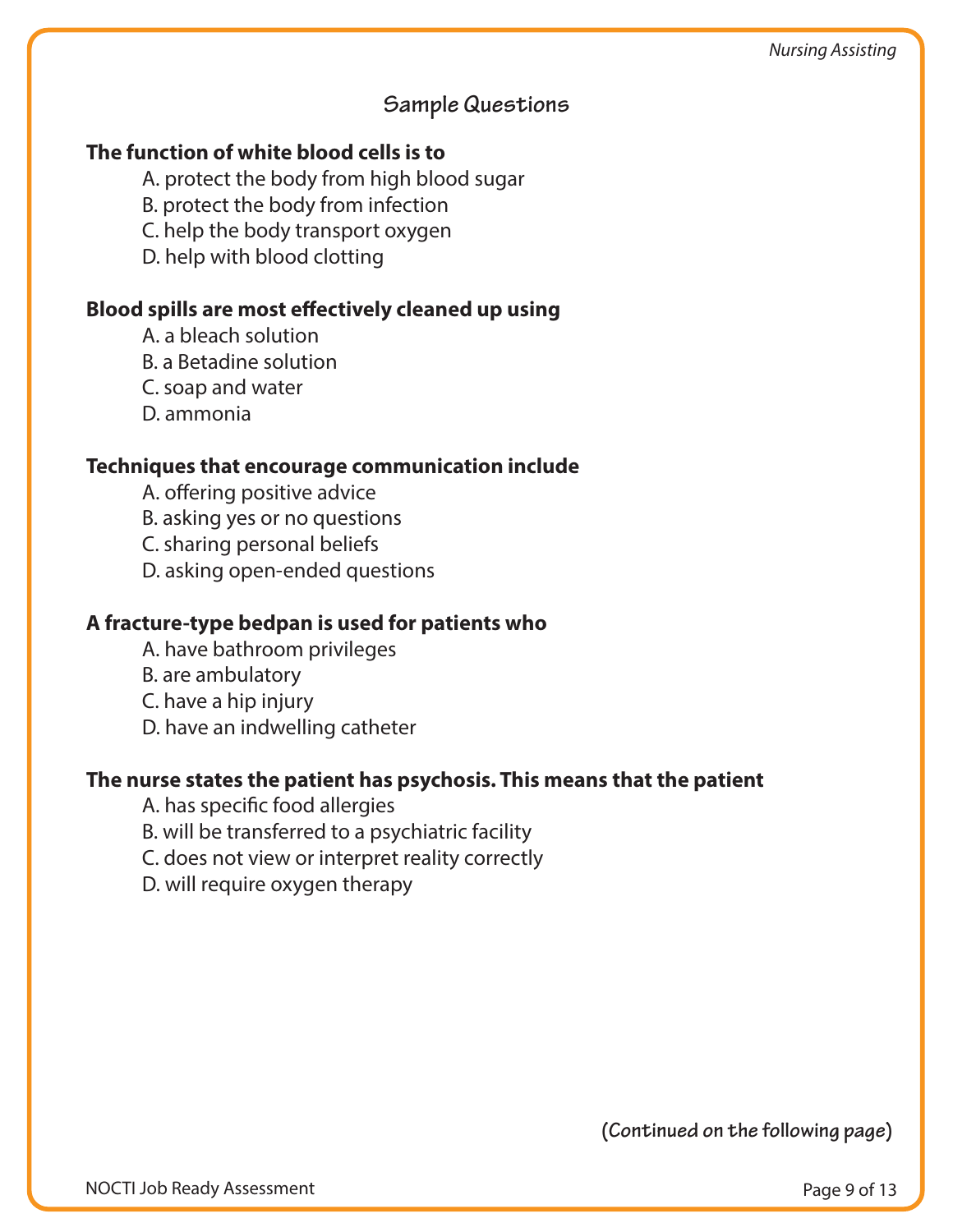**Sample Questions (continued)**

#### **Nursing assistants can protect patient rights by**

- A. only discussing a patient's condition with close friends
- B. allowing the patient to help choose when to take a shower
- C. making sure that each patient has the same snacks as the other residents
- D. keeping the patients confined to their rooms

## **Using a physical restraint to keep an alert, oriented client in bed unnecessarily is considered**

- A. malpractice
- B. negligence
- C. involuntary seclusion
- D. false imprisonment

#### **Mechanical lifts are used**

- A. to help protect staff and patients from injury during lifting and moving
- B. to transfer a patient who is seriously ill into an ambulance
- C. to transfer a patient who is weak onto a stretcher
- D. only when the patient weighs less than 200 pounds

#### **If a patient asks about the results of a recent test, the nursing assistant should**

- A. offer to look it up for the patient
- B. refer the question to the patient's nurse
- C. call the patient's doctor
- D. refer the question to a more experienced nursing assistant

#### **To prevent a needle stick injury, all scalpels, needles, and sharp objects should be**

- A. placed in a puncture-resistant container
- B. thrown in the plastic garbage container
- C. put in the red biohazard bag or container
- D. recapped prior to disposing of them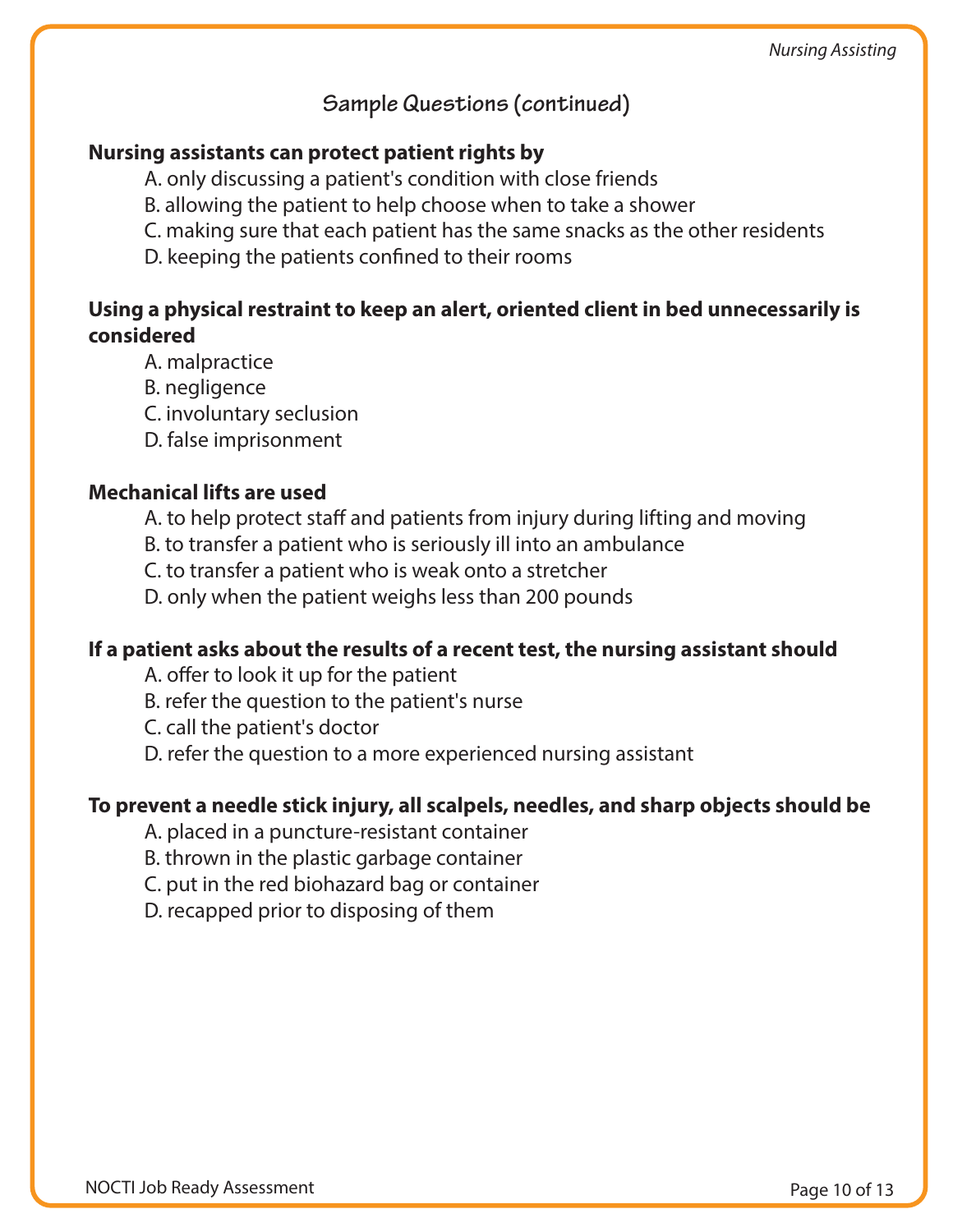# **Performance Assessment**

NOCTI performance assessments allow individuals to demonstrate their acquired skills by completing actual jobs using the tools, materials, machines, and equipment related to the technical area.

**Administration Time:** 1 hour and 15 minutes **Number of Jobs:** 4

# **Areas Covered:**

#### **27% Obtain and Record Standard Vital Signs**

Participant will verify the patient's identification, explain the procedure, conduct an interview, take and record an oral temperature, radial pulse, respiration, blood pressure, and inform the evaluator when the procedure is complete.



## **17% Apply and Remove Personal Protective Equipment (PPE)**

Participant will put on personal protective equipment in correct order, remove personal protective equipment without contamination, and dispose of all used personal protective equipment in proper container.

#### **21% Demonstrate Wheelchair Assistance**

Using the proper equipment, supplies, and techniques, the participant will transfer a patient using a transfer or gait belt, demonstrate appropriate patient interaction, leave the patient in the wheelchair, and inform the evaluator when the procedure is complete.

#### **35% Perform a Modied Bed Bath**

Participant will demonstrate appropriate patient interaction, use proper equipment, supplies, and clean techniques to complete a modified bed bath, put on a clean gown, and inform evaluator when the procedure is complete.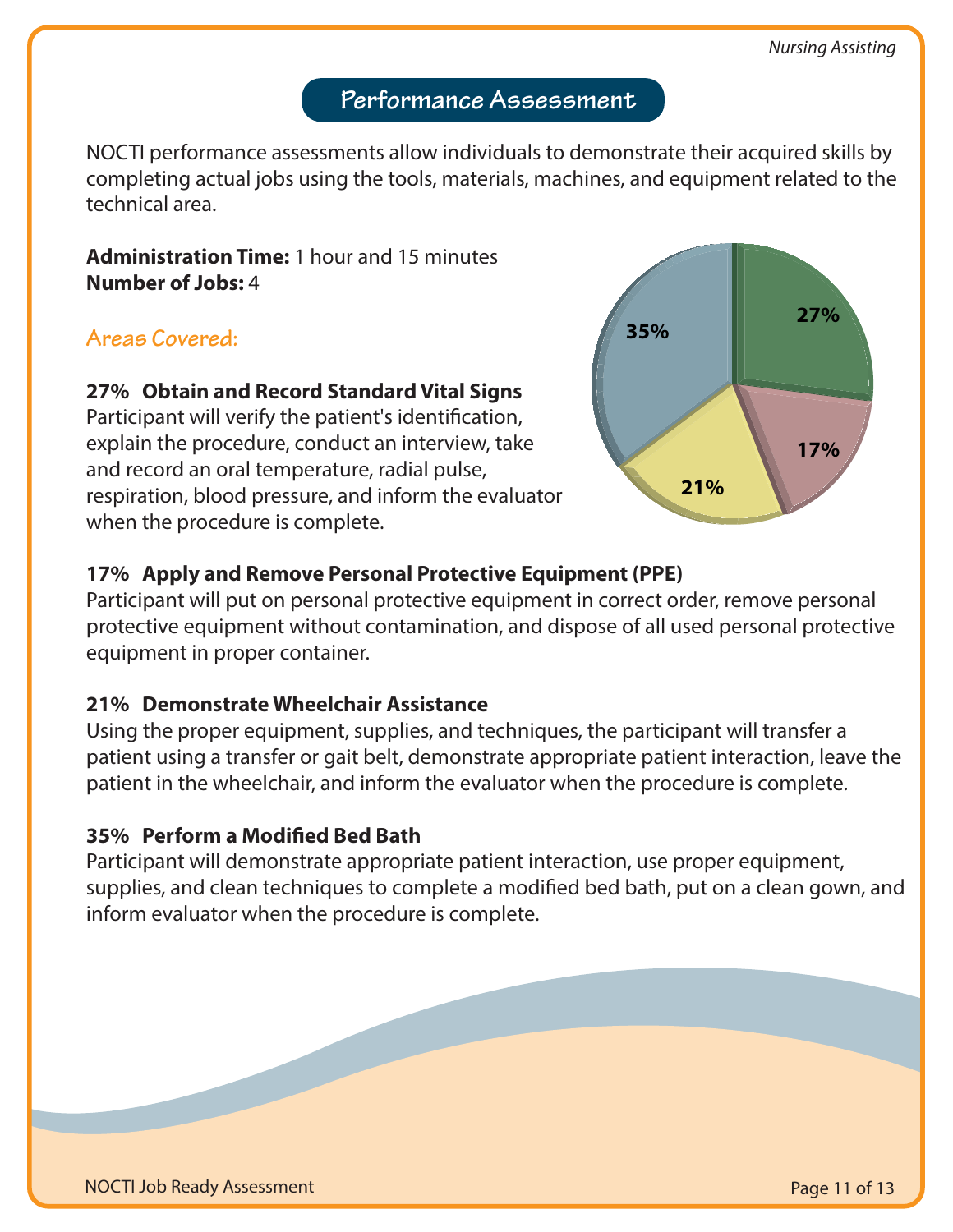# **Sample Job**

## **Demonstrate Wheelchair Assistance**

#### **Maximum Time:** 10 minutes

**Participant Activity:** Using the proper equipment, supplies, and techniques, the participant will verbalize the need to wash hands, transfer a patient using a transfer or gait belt, demonstrate appropriate patient interaction, leave the patient in the wheelchair and exit room, and inform the evaluator when the procedure is complete.